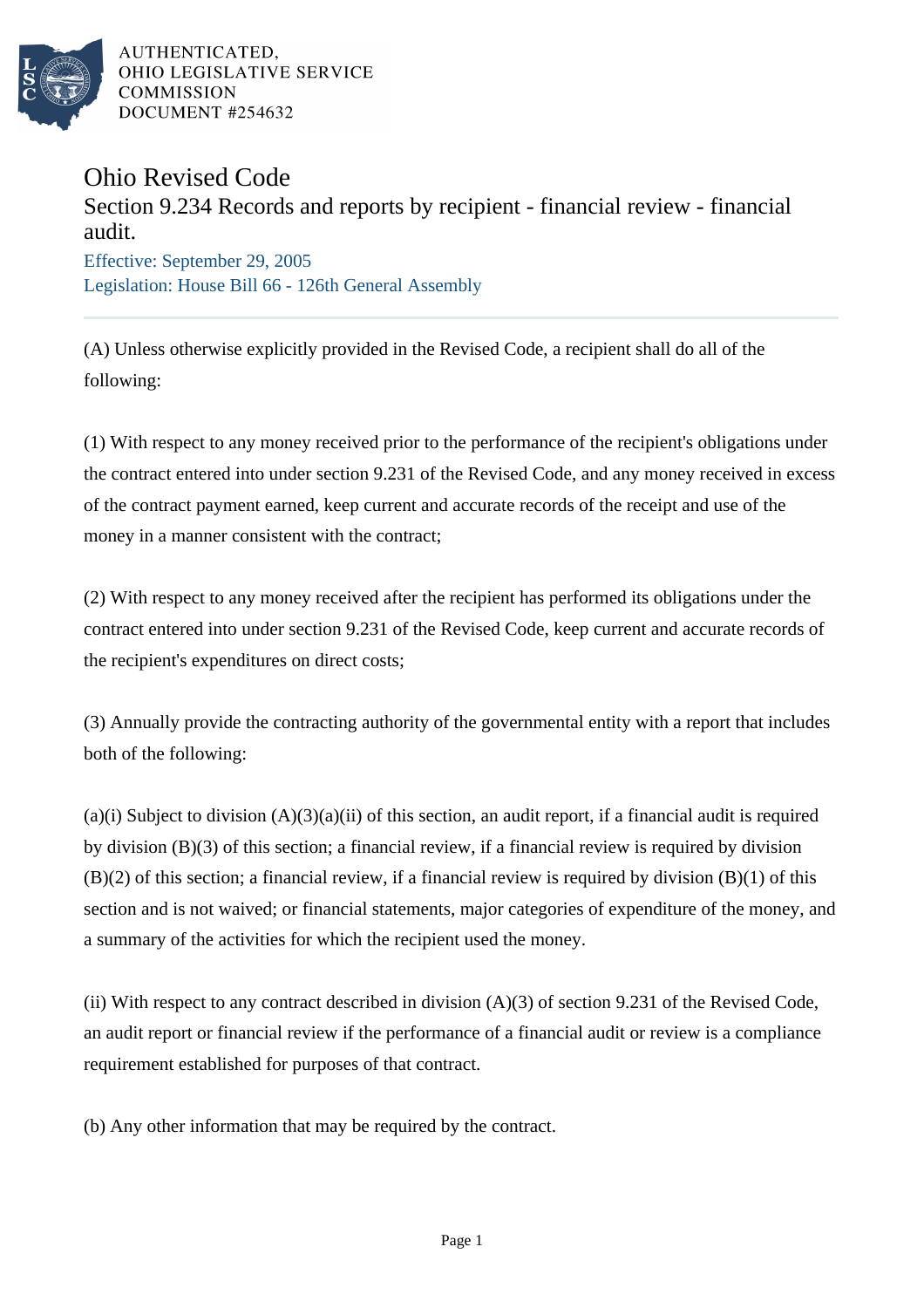

AUTHENTICATED. OHIO LEGISLATIVE SERVICE **COMMISSION** DOCUMENT #254632

(B)(1) A recipient that, pursuant to one or more contracts entered into under section 9.231 of the Revised Code, receives money totaling at least one hundred thousand dollars but less than three hundred thousand dollars in any fiscal year shall have a financial review performed for each fiscal year in which it receives that amount of money in accordance with the financial review standards of the American institute of certified public accountants. The financial review shall be performed by an independent public accounting firm. The financial review contract between the recipient and the firm shall provide that the state is an intended third-party beneficiary of the contract.

This financial review requirement may be waived, however, if the contracting authority of each governmental entity from which the recipient received money that fiscal year pursuant to a contract entered into under section 9.231 of the Revised Code agrees to the waiver.

(2) A recipient that, pursuant to one or more contracts entered into under section 9.231 of the Revised Code, receives money totaling at least three hundred thousand dollars but less than five hundred thousand dollars in any fiscal year shall have a financial review performed for each fiscal year in which it receives that amount of money in accordance with the financial review standards of the American institute of certified public accountants. The financial review shall be performed by an independent public accounting firm. The financial review contract between the recipient and the firm shall provide that the state is an intended third-party beneficiary of the contract.

(3) A recipient that, pursuant to one or more contracts entered into under section 9.231 of the Revised Code, receives money totaling five hundred thousand dollars or more in any fiscal year shall have a financial audit performed for each fiscal year in which it receives that amount of money according to generally accepted auditing standards by an independent public accounting firm. The engagement letter between the recipient and the firm shall provide that the state is an intended thirdparty beneficiary of the contract. The audit shall comply with rules adopted by the auditor of state under section 9.238 of the Revised Code. An audit performed pursuant to the federal "Single Audit Act of 1984," 98 Stat. 2327, 31 U.S.C. 7501 et seq., as amended, is sufficient if the state is an intended third-party beneficiary of the audit contract.

(C)(1) An audit conducted by the auditor of state pursuant to any other provision of the Revised Code is sufficient for purposes of division (B) of this section.